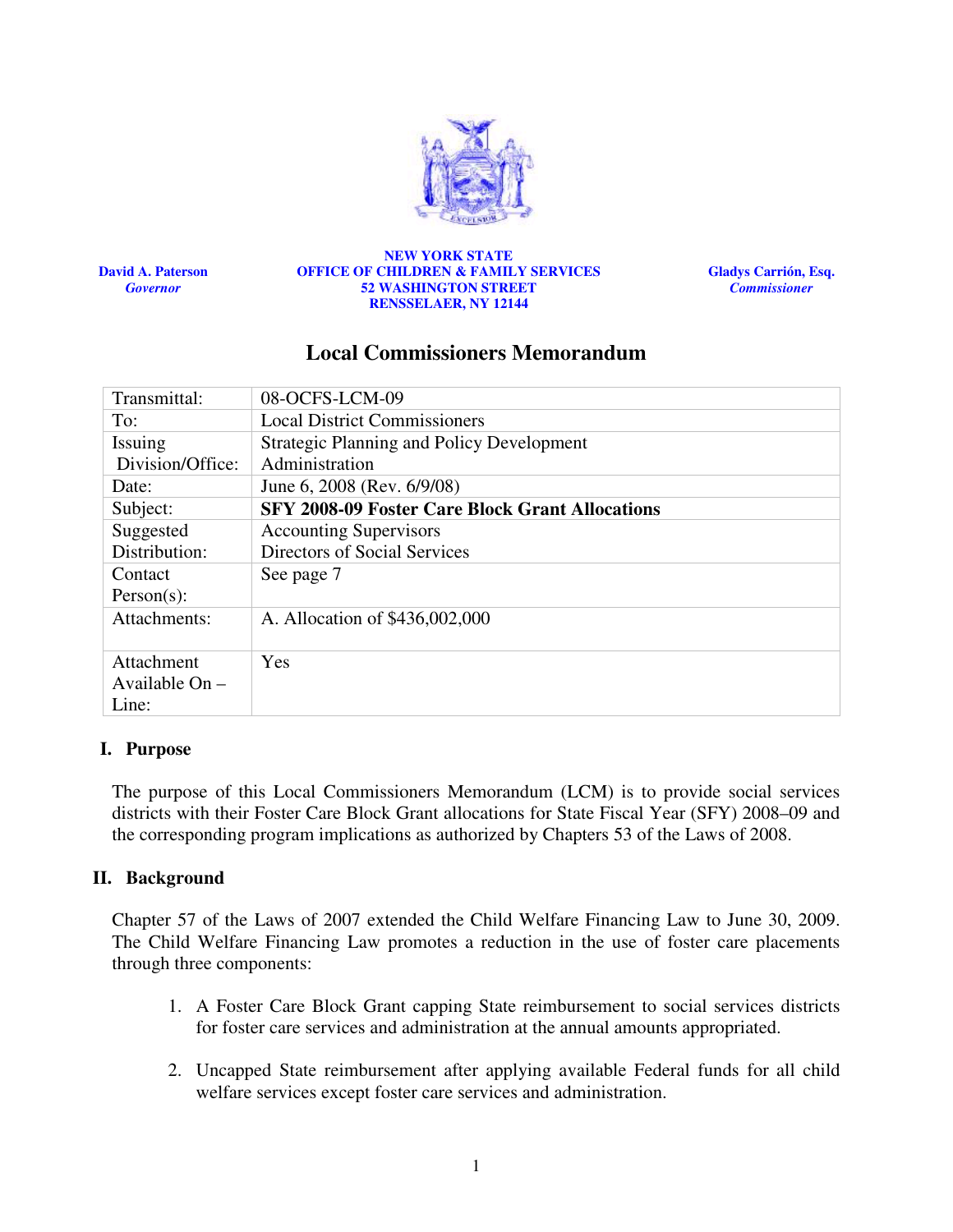3. A Quality Enhancement Fund administered by the Office of Children and Family Services (OCFS) to increase the availability and quality of children and family services programs.

The SFY 2008-09 State appropriations for the Foster Care Block Grant is \$436,002,000. This includes funding to support the continuation of the required Maximum State Aid Rates (MSAR) for congregate care programs and the applicable administrative/services rates for therapeutic, special needs and emergency foster home programs; and the State's reimbursement for the costof-living adjustment (COLA) for foster parents and foster care providers effective April 1, 2008. Section III in this LCM provides additional details on the MSAR payment requirements and the COLA. The appropriation also includes funding for the cost of continuing the Worker Recruitment and Retention Add-On to the Maximum State Aid Rates (MSARs) for programs located in New York State set by OCFS in December 2002, which continues to be incorporated directly into the MSARs. Of the \$436,002,000, a major portion of the Block Grant, or \$399,552,000, is allocated based on historical claims; \$36,450,000 is set aside for districts that have reduced their use of foster care days. The SFY 2008-09 Foster Care Block Grant allocations also includes the first of three annual \$9,166,970 adjustments. Section III in this LCM provides additional details on these adjustments.

# III. Program Implications

The Foster Care Block Grant includes State reimbursement for foster care services as follows:

- **Care and maintenance, including clothing and special payments; supervision;** administrative costs claimed on Schedule D, Schedule D-2 and Schedule K; including all tuition for foster children placed in OMH-licensed residential treatment facilities, as well as in OCFS-licensed child care institutions.
- Supervision of foster care children in federally funded job corps programs.
- Care, maintenance, supervision and tuition of adjudicated juvenile delinquents or persons in need of supervision placed in residential programs operated by authorized agencies and in out-of-state residential programs.

The Foster Care Block Grant does not include Federal reimbursement for foster care costs or State reimbursement for the following claims:

- Committee on Special Education (CSE) payments.
- **Dormitory Authority payments in excess of the Foster Care Block Grant (for more** information see Fiscal Reference Manual Volume 2 Chapter 4).
- State reimbursement for foster care services for Indian tribes.
- Medical Assistance payments for children in foster care.
- Independent Living Services (except for those districts that have funds left over from their Foster Care Block Grant allocations for SFY 2007-08 – See V. Fiscal Claiming below).

Separate appropriations are available for these expenditures.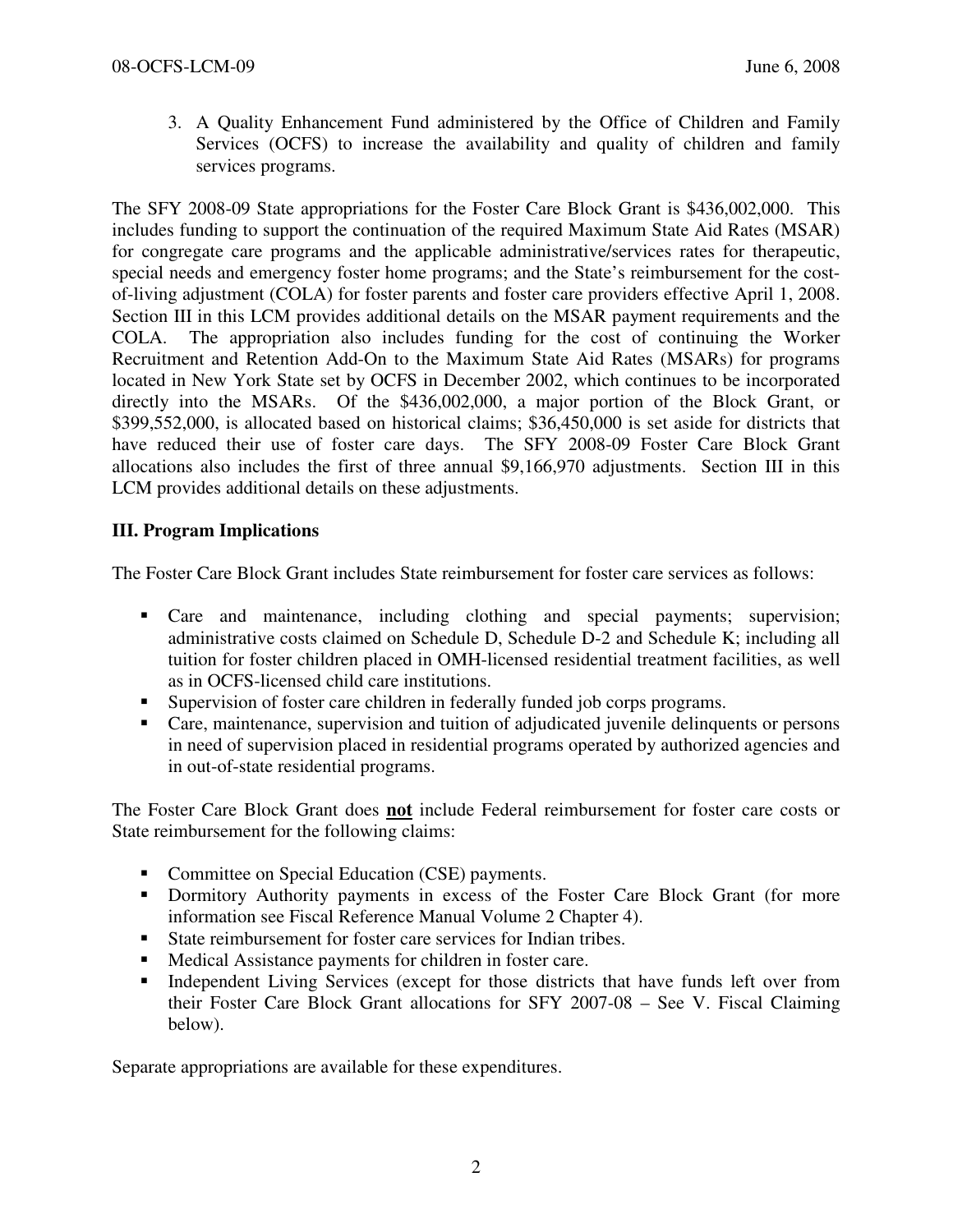The Block Grant contains only those State funds that are available for reimbursement of a district's expenditures for the services included in the Foster Care Block Grant. District claims that are eligible to receive Federal reimbursement under Title IV-E foster care, Independent Living and TANF-EAF [up to the amount of the district's Flexible Fund for Family Services (FFFS) allocation that it has indicated that it wants to use for TANF EAF JD/PINS and/or TANF-EAF NYC Tuition – See Section IV below] will be submitted for Federal reimbursement even if the district's claims exceed its Foster Care Block Grant allocation for the current SFY.

As previously stated in 03-OCFS-LCM-06 and 05-OCFS-LCM-04, beginning with services provided on or after July 1, 2004, the Worker Recruitment and Retention Add-On Rate is no longer claimed and paid separately. Rather, the annual value of the approved Add-On Rate for each program is included in the applicable OCFS-approved MSARs and Committee on Special Education (CSE) Maintenance Rates. Each local district's Foster Care Block Grant allocation reflects the cost of the Add-On Rates.

Chapter 57 of the Laws of 2005 amended Section 398-a of the Social Services Law to add a new subdivision 2-a that prohibits social services districts from paying less than the MSARs established by OCFS. As of July 1, 2006, local social services districts are now required to pay 100 percent of the applicable MSAR established by the OCFS for congregate care programs and for each administrative/services rate for therapeutic, special needs, or emergency foster home programs operated by a voluntary agency. The exception to the requirement is regular foster boarding home programs and pass-through payments to foster parents. In addition, districts that were paying at or above the MSARs for applicable programs as of January 1, 2005, are required to continue to pay at least 100 percent of the MSAR in the 2007-08 MSAR rate cycle, as well as for all subsequent rate cycles.

The Foster Care Block Grant does not include State expenditures made on behalf of youth placed in Office of Children and Family Services operated facilities.

This Block Grant can be used only for foster care expenditures during SFY 2008-09. If a local social services district claims less than its allocation, unexpended funds may be used by the district in the next SFY, up to the amount remaining from the district's Foster Care Block Grant allocation, for the district's expenditures on preventive services (including reunification services), independent living services and aftercare services.

# Cost-of-Living Adjustment (COLA)

Chapter 57 of the Laws of 2008 amended the existing Human Services COLA and mandates a 3.2 percent COLA effective April 1, 2008. The COLA affects all in-state programs for which OCFS establishes MSARs including Committee on Special Education (CSE) maintenance rates. The COLA is also applicable to MSARs for foster parent and adoption subsidy payments. Local districts will be required to pay the increase even for those rates that are currently exempt from the MSAR minimum payment requirement as specified in Section 398-a (2-a) of Social Services Law. Therefore, in addition to local districts being required by statute to pay no less than the established rates for specified programs, local districts and voluntary agencies will also be required to increase their payment schedules by 3.2 percent effective April 1, 2008. This will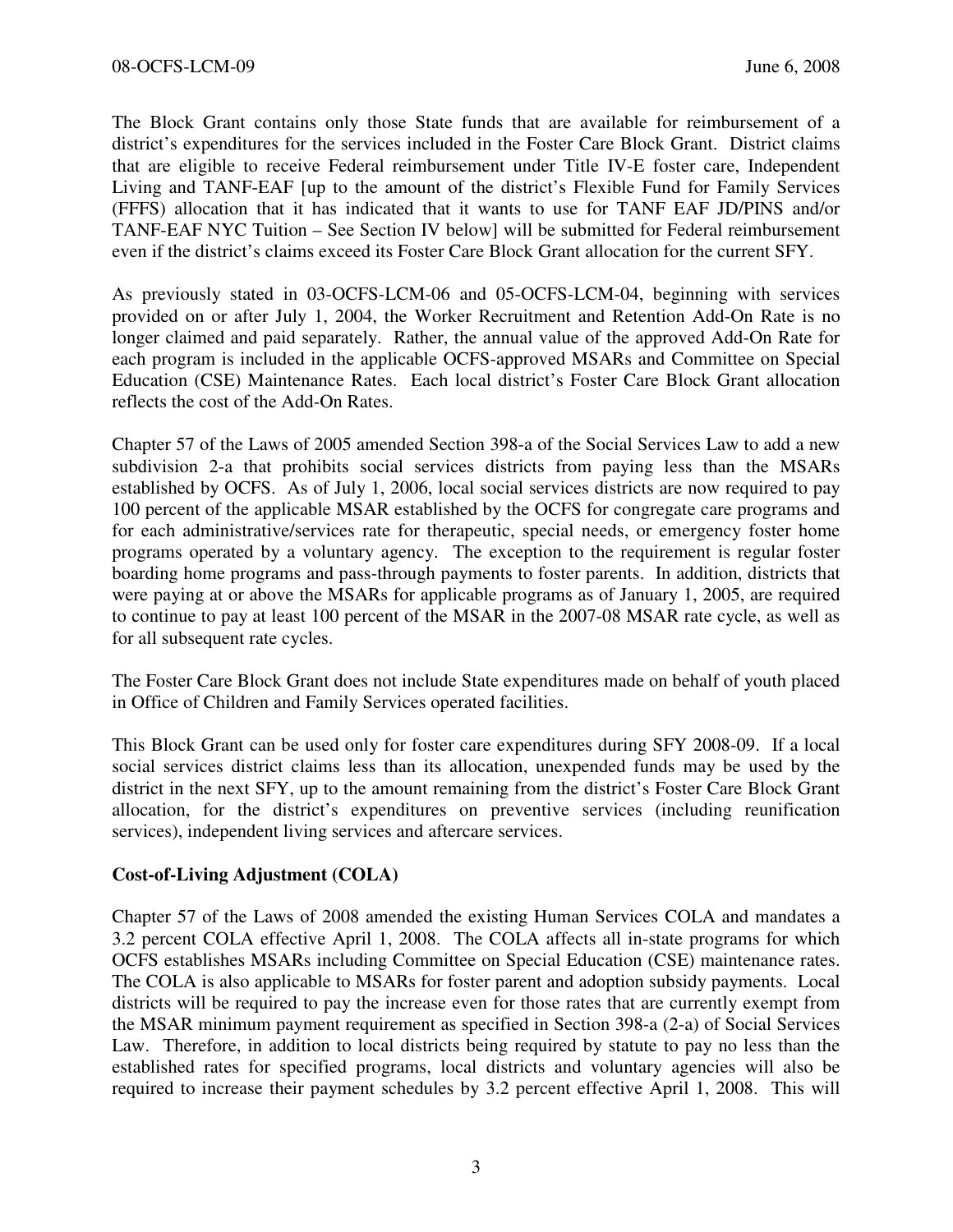affect all administrative/services rates applicable to regular foster boarding home programs; for all pass-through rates applicable to foster parent payments and adoption subsidies; and for replacement clothing allowances paid to foster parents. Funding has been provided in the Foster Care Block Grant to support the COLA for foster parents and foster care providers effective April 1, 2008.

### Allocation Methodology

The methodology used to allocate the Foster Care Block Grant funding is designed to continue the focus on safety, well-being, and permanency for children. It is intended to encourage districts to continue to intensify their efforts to reduce foster care days.

As in the past three State Fiscal Years (SFY 2005-06, SFY 2006-07 and SFY 2007-08), the allocation methodology continues the claims-based approach and the \$36,450,000 set aside incentive to local district. However, in SFY 2008-09 one of three required \$9,166,970 adjustments is applied.

Of the \$436,002,000 appropriation for State reimbursement for foster care services in SFY 2008- 09, \$399,552,000 is distributed to districts according to their respective shares of historical claims. In accordance with budget appropriation language, the percentage of funds allocated to each district reflects the district's share of the statewide gross foster care claims (originals and supplemental) for the 12-month period ending June 30, 2007, that were submitted to the State on or before January 2, 2008.

The allocation of the \$36,450,000 set-aside is based on the district's reduction in the utilization of foster care days during two periods: from FFY 2003 to FFY 2005 (\$9,112,500) and from FFY 2005 to FFY 2007 (\$27,337,500). Reductions in care days during the more recent period are weighted more heavily (75 percent) than reductions during the earlier period (25 percent). This methodology recognizes the accomplishments of those districts that have decreased their foster care utilization over the past five years, while providing a more generous incentive to those districts that have achieved more recent reductions in care days.

The \$9,166,970 adjustment is in response to a court ruling regarding the Foster Care Block Grant allocations for SFY 2003-04 and SFY 2004-05. In 2003, the City of New York commenced an Article 78 proceeding challenging the allocations methodology of the Foster Care Block Grant for SFY 2003-04. In 2004, the City of New York brought a separate Article 78 proceeding challenging the allocation methodology of the Foster Care Block Grant for SFY 2004-05 on the basis that the allocation was contrary to law, arbitrary and capricious, and an abuse of discretion because it undercounted historical claims for foster care. The petition requested that OCFS be ordered to allocate the SFY 2004-05 Foster Care Block Grant funds based on all historical claims submitted for the relevant period. In its ruling on the initial case, the court found that OCFS's use of the population-based model to allocate a portion of the Foster Care Block Grant funds was arbitrary and not rationally related to the legislative goal of reducing foster care use. The court separately concluded that OCFS's method of allocating another portion of the Foster Care Block Grant funds based on historical claims submitted by a date determined by OCFS undercounted claims and, therefore, was irrational and contrary to the law. The court ordered the State to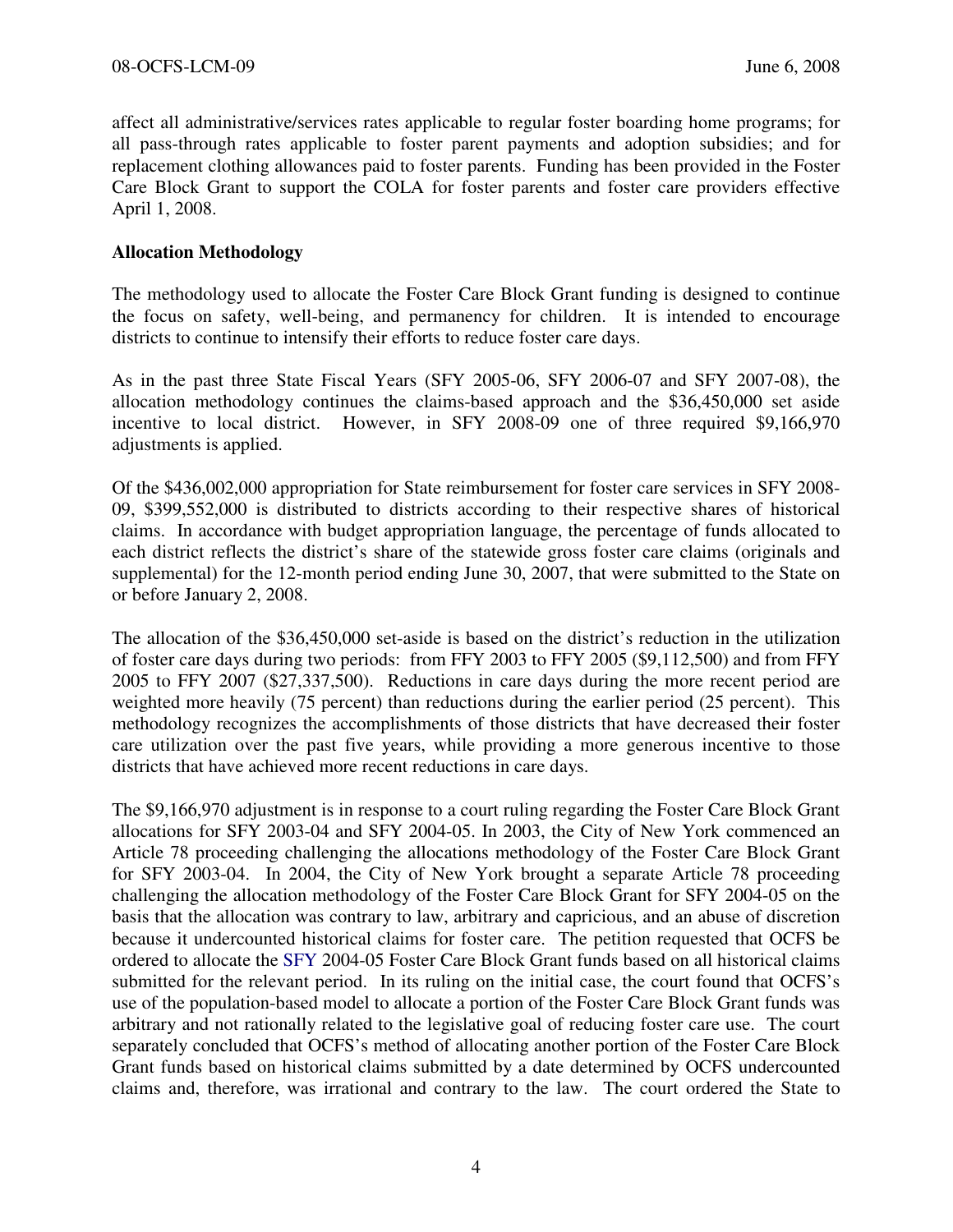reallocate the SFY 2003-04 Foster Care Block Grant for all social services districts without the population factors and use the historical claims submitted within 22 months (the federal time frame).

In late 2007, the Solicitor General's Office refused to appeal the court's decision regarding the 2003-04 Foster Care Block Grant allocation methodology. Therefore, in order to implement the Court's decision the State will reallocate both the SFY 2003-04 and SFY 2004-05 Foster Care Block Grant amounts. New York City has agreed to allow the adjustments to be made over a three-year period. The \$9,166,970 adjustment to the districts' SFY 2008-09 Foster Care Block Grant allocations is the first of three annual adjustments. Similar adjustments will be made to the SFY 2009-10 and SFY 2010-11 allocations.

District allocations for each component of the SFY 2008-09 Foster Care Block Grant are provided in Attachment A.

# IV. Other Related SFY 2008-09 Budget Actions

Flexible Fund for Family Services (FFFS) - The SFY 2008-09 Enacted Budget appropriates \$654,000,000 of Temporary Assistance for Needy Families (TANF) funding for FFFS. The FFFS provides districts with the flexibility to determine local funding priorities. Districts can use their FFFS allocation to fund the TANF Emergency Assistance to Families (EAF) Juvenile Delinquents (JD) / Persons In Need of Supervision (PINS), and TANF-EAF NYC Tuition costs, as well as any other eligible TANF purpose. Districts will receive separate guidance on the process for indicating the portion of their FFFS allocations that they choose to use to reimburse expenditures associated with TANF-EAF JD/PINS and TANF-EAF NYC Tuition.

Prior to the establishment of FFFS in SFY 2005-06, 50 percent of Federal TANF-EAF funds were used to offset the Foster Care Block Grant. In SFY 2008-09, as in SFY 2006-07 and 2007- 08, no offset is taken against the Foster Care Block Grant appropriation of \$436,002,000. Therefore, the full \$436,002,000 in funding is available to districts under the Foster Care Block Grant, as well as the amounts the districts opt to use out of their FFFS allocations to cover these associated expenditures. The EAF Foster care swap will continue with TANF funds that are separate from these FFFS allocations.

# V. Fiscal and Claiming

The Foster Care Block Grant is an annual capped allocation for foster care costs that are ordinarily reimbursed during the SFY. The Foster Care Block Grant payments are generally made on a monthly basis, and there is no State share settlement of the claims filed for State reimbursement. The reimbursement schedule below sets forth the relevant periods for the foster care maintenance, administration and tuition costs covered by this year's allocations.

The scheduled time periods relate to when expenditures are paid. If a social services district exceeds its allocation for a particular SFY, there is no additional funding. Any social services district claims submitted for a particular SFY that do not receive State reimbursement during that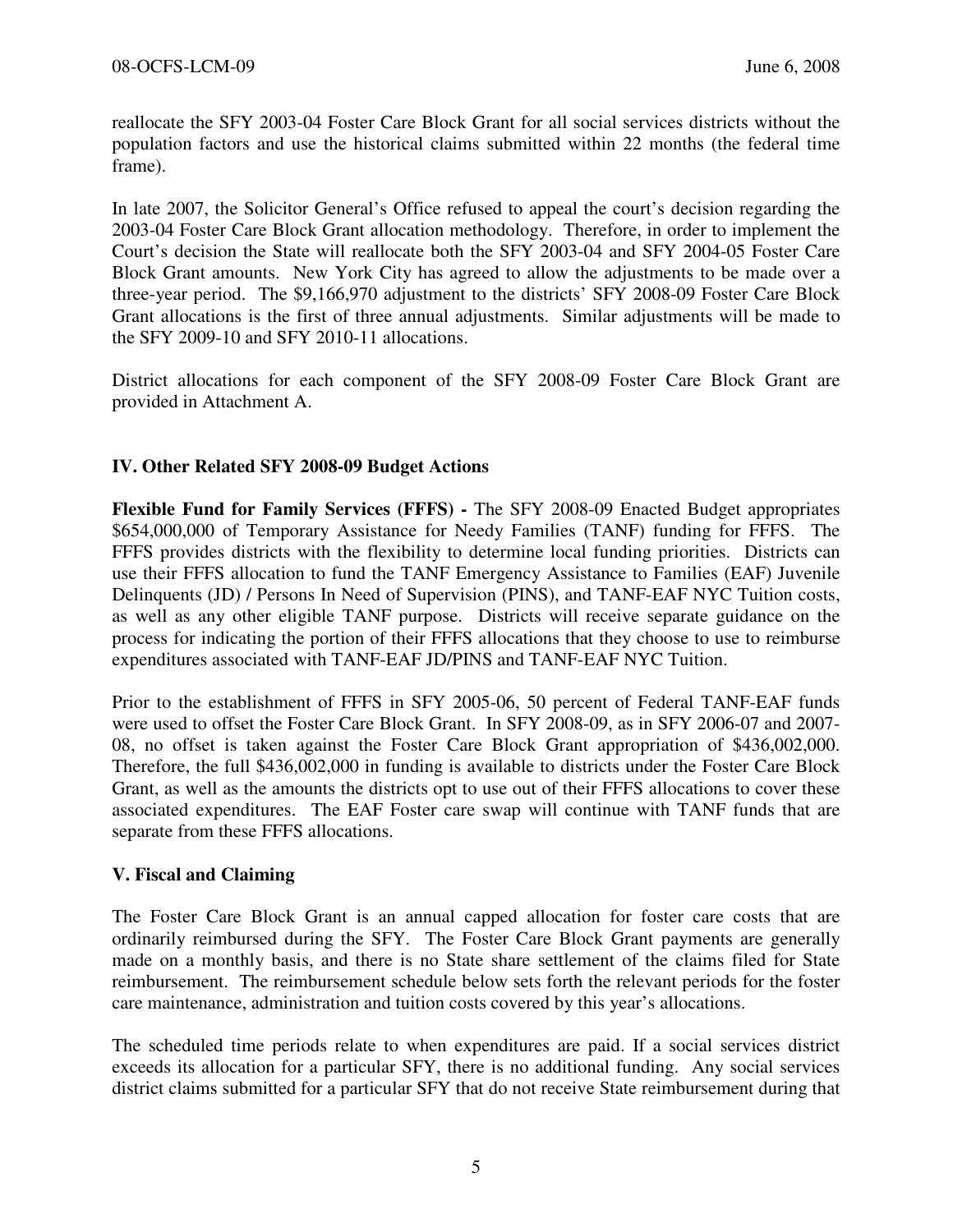SFY may not be claimed against that district's Block Grant apportionment for the subsequent SFY.

There is no Maintenance of Effort (MOE) requirement associated with the Foster Care Block Grant.

Supplemental claims are paid from the Foster Care Block Grant allocation that covers the period when the expenditures are paid by the district for the services or administrative costs, as it pertains to the allowable claiming period.

Federal reimbursement will not be affected by this Block Grant and will be settled in the normal manner subject to the availability of Federal funds. Expenditures for the allocations included in this LCM are claimed as follows:

| Foster Care Schedule K                       | LDSS - 3479   |
|----------------------------------------------|---------------|
| Schedule H                                   | LDSS - 4283   |
| Schedule D-2                                 | LDSS - 2347-B |
| Reimbursement Claim for Special Project Form | LDSS - 3922   |

Please refer to the Fiscal Reference Manual, Volume 2, and Chapter 3 for instructions on completing Schedules K and H, and the Reimbursement Claim for Special Claims Form. The Schedules D and D-2 claiming instructions are in the Fiscal Reference Manual, Volume 3 (or Volume 4 for New York City). The Fiscal Reference Manual is accessible to local districts and sister agencies at the following intranet site address: http://otda.state.nyenet/bfdm/#.

Unclaimed Foster Care Block Grant Funds from SFY 2008-09 that an eligible district wishes to use during SFY 2009-10 for eligible preventive, independent living and after care services must be reported on the Reimbursement Claim for Special Projects, (LDSS – 3922) with "Saving FCBG 08-09" indicated in the project name box. Costs should be reported in the nonadministrative column for the following time period, October 1, 2008, through September 30, 2009. The reported expenditures are eligible for 100 percent State reimbursement up to the amount of the unclaimed Foster Care Block Grant Funds from SFY 2008-09. Any such claims submitted by a social services district for which there are insufficient unclaimed funds available from the district's SFY 2008-09 Foster Care Block Grant allocations are subject to 98 percent of 65 percent State reimbursement net of any available Federal funds.

The reimbursement schedule for SFY 2008-09 Foster Care Block Grant is as follows:

- Foster Care Maintenance Claims: January 1, 2008, through December 31, 2008
- Foster Care Administration Claims: October 1, 2007, through September 30, 2008
- Foster Care Tuition EAF Claims: October 1, 2007, through September 30, 2008
- Non-EAF Foster Care Tuition Claims: January 1, 2008, through December 31, 2008
- Special Project Claims Form Claims: January 1, 2008, through December 31, 2008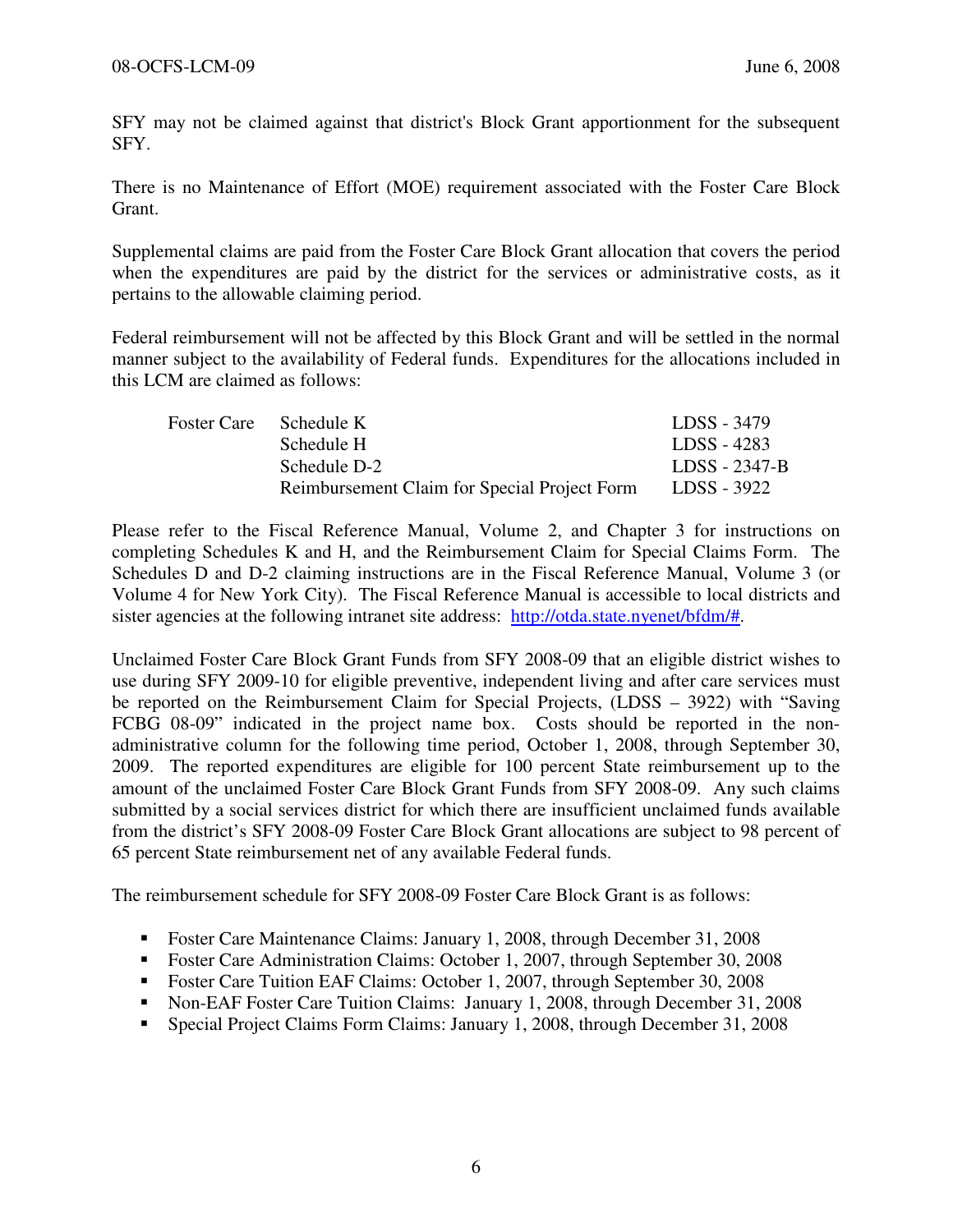EAF Foster Care Maintenance, Administration and Tuition other than TANF EAF JD/PINS and TANF EAF NYC Tuition costs are only counted toward the Foster Care Block Grant if the costs are not eligible to be swapped for Public Assistance reimbursement.

### Contact Information

### Any fiscal questions regarding the Foster Care Block Grant should be directed to:

Deborah Hanor, Director, Bureau of Budget Management at (518) 474-1361.

Andrea Sweda, Assistant Director, Bureau of Budget Management at (518) 402-3324.

### Programmatic questions should be directed to the appropriate Regional Office, Division of Development and Prevention Services:

- BRO Mary Miller (716) 847-3145 User ID: Mary Miller@ocfs.state.ny.us RRO - Linda Kurtz (585) 238-8201
- User ID: <u>Linda.Kurtz@ocfs.state.ny.us</u><br>Jack Klump (315) 423-1200 SRO - Jack Klump User ID: Jack.Klump@ocfs.state.ny.us
- ARO Kerri Barber, Acting Director (518)486-7078 User ID: Kerri.Barber@ocfs.state.ny.us
- YRO Pat Sheehy (914) 377-2080 User ID: Patricia.Sheehy@ocfs.state.ny.us NYCRO Patricia Beresford (212) 383-1788 User ID: Patricia.Beresford@ocfs.state.ny.us

# Questions pertaining to the FFFS Plan and Fiscal Claiming may be directed to the Office of Temporary and Disability Assistance:

# FFFS Plan:

Jane Wagner, (518) 402-3599 Susanne Haag, (518) 486-6291

# Fiscal Claiming:

Regions I-IV: James Carroll 1-800-343-8859, ext. 4-7549 or (518) 474-7549 E-mail – James.Carroll@otda.state.ny.us

Region V: Michael Borenstein (631) 854-9704 E-mail – Michael.Borenstein@otda.state.ny.us

Region VI: Marian Borenstein (212) 961-8250 E-mail – Marian.Borenstein@otda.state.ny.us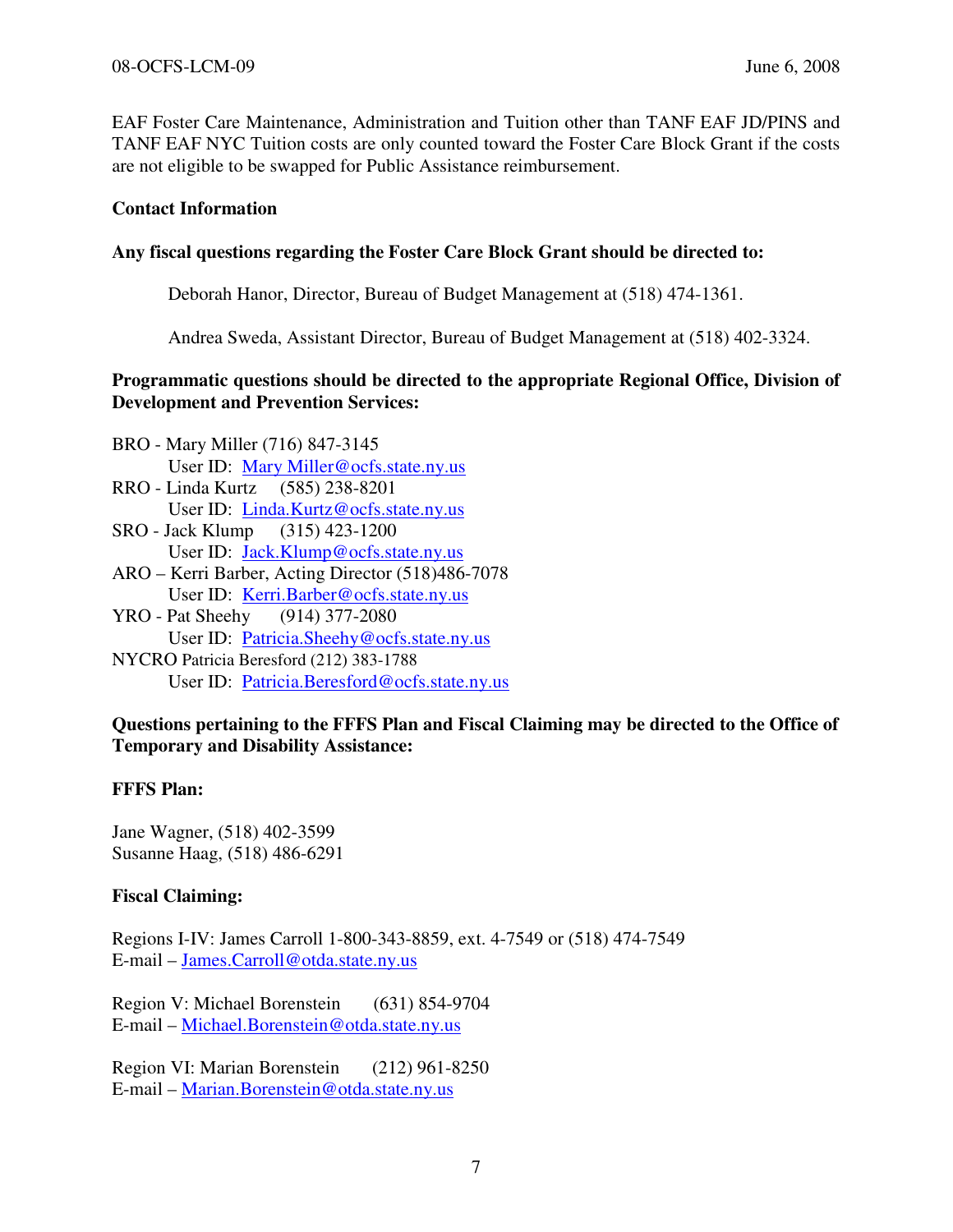/s/ Nancy W. Martinez

 $\overline{\phantom{a}}$ Issued By: Name: Nancy W. Martinez Title: Director Division/Office: Strategic Planning and Policy Development

/s/ Thomas S. Tipple

Issued By: Name: Thomas S. Tipple Title: Deputy Commissioner Division/Office: Administration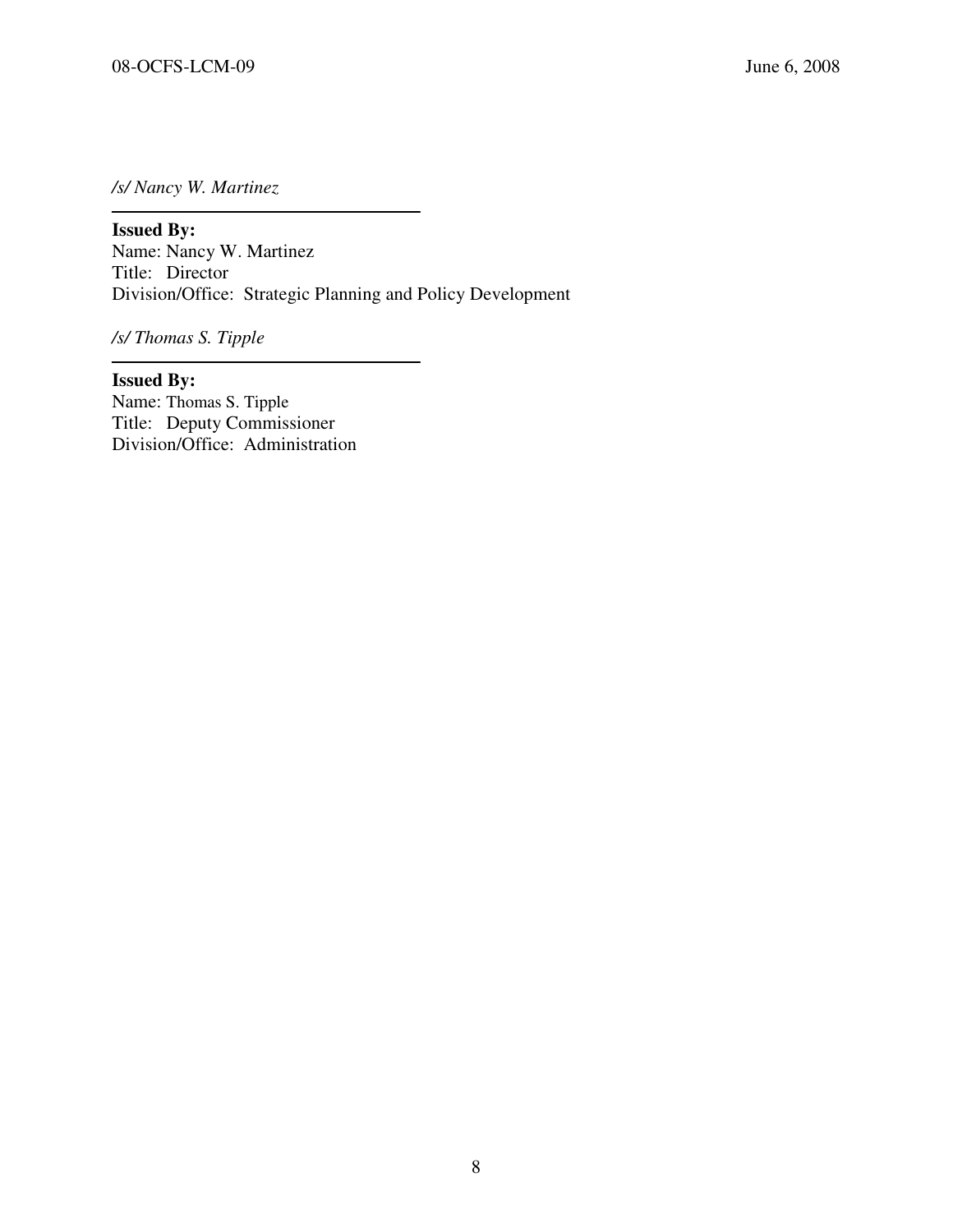# Attachment A

# SFY 2008-09 Foster Care Block Grant Allocations

| <b>District</b> | <b>Allocation of</b><br>\$399,552,000 | <b>Allocation of the</b><br>\$9,112,500<br><b>Set-Aside</b> | <b>Allocation of the</b><br>\$27,337,500<br><b>Set-Aside</b> | <b>Prior Year</b><br><b>Adjustment</b> | <b>Total Allocation</b> |
|-----------------|---------------------------------------|-------------------------------------------------------------|--------------------------------------------------------------|----------------------------------------|-------------------------|
| Albany          | 6,337,515                             | 115,410                                                     | 683,410                                                      | (183,928)                              | 6,952,407               |
| Allegany        | 1,454,547                             |                                                             |                                                              | (22, 444)                              | 1,432,103               |
| <b>Broome</b>   | 5,420,586                             | 14,298                                                      |                                                              | (41, 269)                              | 5,393,615               |
| Cattaraugus     | 1,418,917                             | 60,726                                                      | 359,051                                                      | (115, 617)                             | 1,723,077               |
| Cayuga          | 1,244,366                             | 43,075                                                      | 184,938                                                      | (95, 188)                              | 1,377,191               |
| Chautauqua      | 1,764,176                             |                                                             | 116,676                                                      | (93,081)                               | 1,787,771               |
| Chemung         | 2,480,593                             | 72,426                                                      |                                                              | (109, 754)                             | 2,443,265               |
| Chenango        | 731,115                               | 7,882                                                       |                                                              | (45, 794)                              | 693,203                 |
| Clinton         | 1,333,918                             |                                                             | 168,454                                                      | (85, 441)                              | 1,416,931               |
| Columbia        | 2,917,150                             | 24,677                                                      |                                                              | (77, 508)                              | 2,864,319               |
| Cortland        | 1,181,665                             | 11,254                                                      |                                                              | (29,076)                               | 1,163,843               |
| Delaware        | 623,009                               |                                                             | 101,121                                                      | (80,018)                               | 644,112                 |
| <b>Dutchess</b> | 4,942,623                             | 87,954                                                      |                                                              | (32, 859)                              | 4,997,718               |
| Erie            | 15,237,876                            | 347,924                                                     | 2,369,204                                                    | (732, 816)                             | 17,222,188              |
| Essex           | 438,884                               |                                                             | 119,438                                                      | (79, 689)                              | 478,633                 |
| Franklin        | 982,013                               |                                                             | 94,342                                                       | (9, 875)                               | 1,066,480               |
| Fulton          | 1,272,297                             | 18,918                                                      | 44,041                                                       | (152, 580)                             | 1,182,676               |
| Genesee         | 711,333                               | 11,527                                                      | 37,534                                                       | (20, 318)                              | 740,076                 |
| Greene          | 1,901,440                             | 11,946                                                      |                                                              | (7,622)                                | 1,905,764               |
| Hamilton        | 46,618                                |                                                             |                                                              | (586)                                  | 46,032                  |
| Herkimer        | 1,323,481                             | 29,333                                                      |                                                              | (34, 701)                              | 1,318,113               |
| Jefferson       | 1,554,852                             | 39,913                                                      | 263,369                                                      | (198, 759)                             | 1,659,375               |
| Lewis           | 223,577                               | 2,670                                                       |                                                              | (23, 204)                              | 203,043                 |
| Livingston      | 1,122,933                             | 15,865                                                      |                                                              | (78, 644)                              | 1,060,154               |
| Madison         | 1,130,866                             | 25,943                                                      | 47,403                                                       |                                        | 1,204,212               |
| Monroe          | 15,800,720                            |                                                             | 1,692,164                                                    | (755, 315)                             | 16,737,569              |
| Montgomery      | 979,924                               |                                                             |                                                              | (173, 356)                             | 806,568                 |
| Nassau          | 11,097,574                            | 27,283                                                      | 427,148                                                      | (872, 663)                             | 10,679,342              |
| Niagara         | 2,714,990                             | 10,844                                                      | 536,608                                                      | (332, 523)                             | 2,929,919               |
| Oneida          | 5,424,419                             | 26,335                                                      |                                                              | (331, 130)                             | 5,119,624               |
| Onondaga        | 7,825,049                             |                                                             | 912,362                                                      | (566, 587)                             | 8,170,824               |